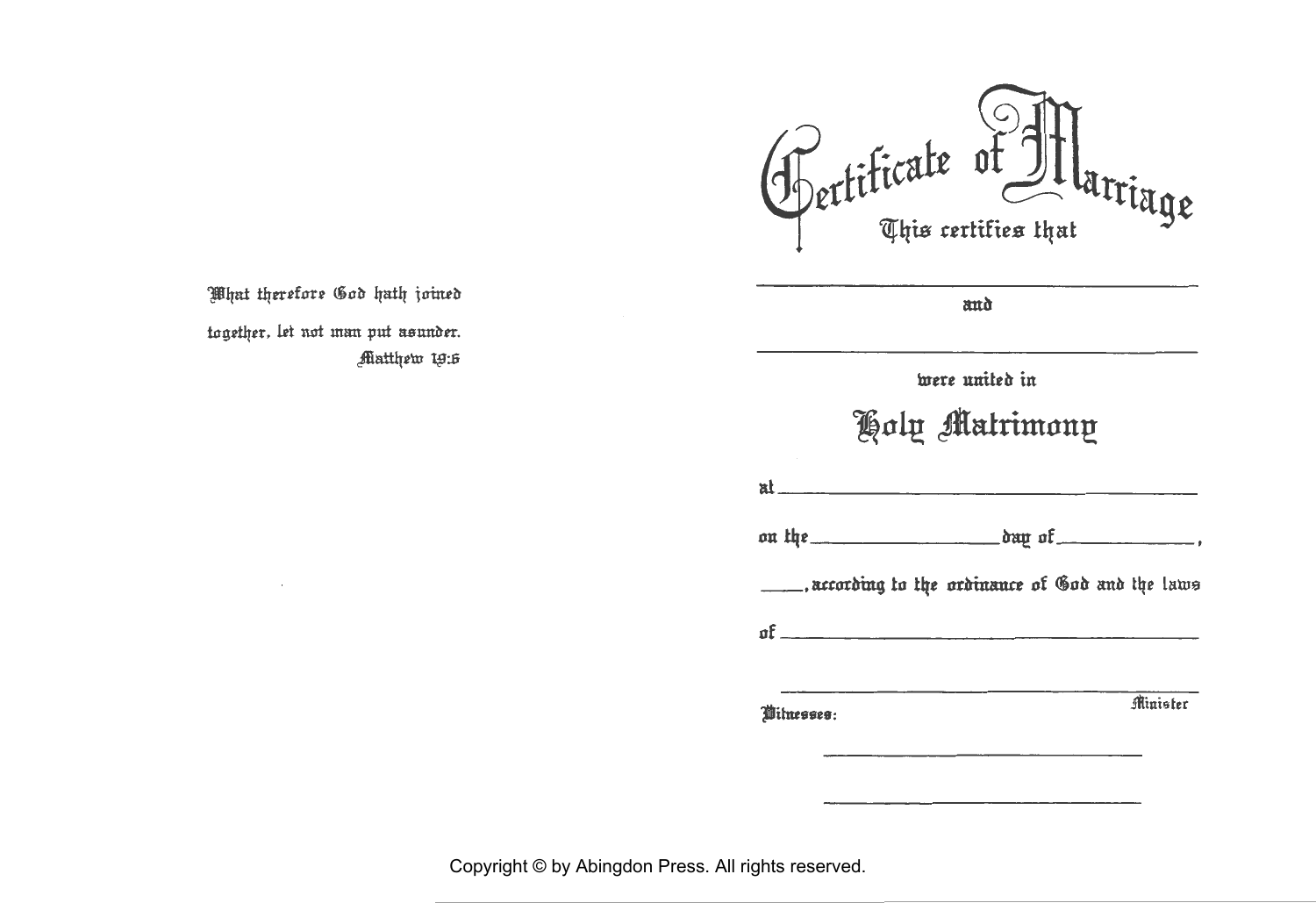# *<u>Whe</u> Order for the* ~eruire **nf marriage**

*At the time appointed, the persons to be married, having been qualified according to the laws of the state and the standards of the Church, standing together facing the pastor, the man at the pastor's left band and the woman at the right band, the pastor shall say,* 

Dearly beloved, we are gathered together here in the sight of God, and in the presence of these witnesses, to join together *this man and this woman* in holy matrimony; which is an honorable estate, instituted of God, and signifying unto us the mystical union which exists between Christ and his Church; which holy estate Christ adorned and beautified with his presence in Cana of Galilee. It is therefore not to be entered into unadvisedly, but reverently, discreetly, and in the fear of God. Into this holy estate these two persons come now to be joined. If any here can show just cause why they may not lawfully be joined together, let them now speak, or else hereafter forever hold their peace.

#### *Addressing the persons to be married, the pastor shall say:*

I require and charge you both, as you stand in the presence of God, before whom the secrets of all hearts are disclosed, that, having duly considered the holy covenant you are about to make, you do now declare before this company your pledge of faith, each to the other. Be well assured that if these solemn vows are kept inviolate, as God's Word demands, and if steadfastly you endeavor to do the will of your heavenly Father, God will bless your marriage, will grant you fulfillment in it, and will establish your home in peace.

*Then shall the pastor say to the man, using his Christian name,* 

. . . . . . . . . . . . . . . . . . . . . . . . . . . . . . . . . . . . , wilt thou have this woman to be thy wedded wife, to live together in the holy estate of matrimony? Wilt thou love her, comfort her, honor and keep her, in sickness and in health; and forsaking all other keep thee only unto her so long as ye both shall live?

Copyright © by Abingdon Press. All rights reserved.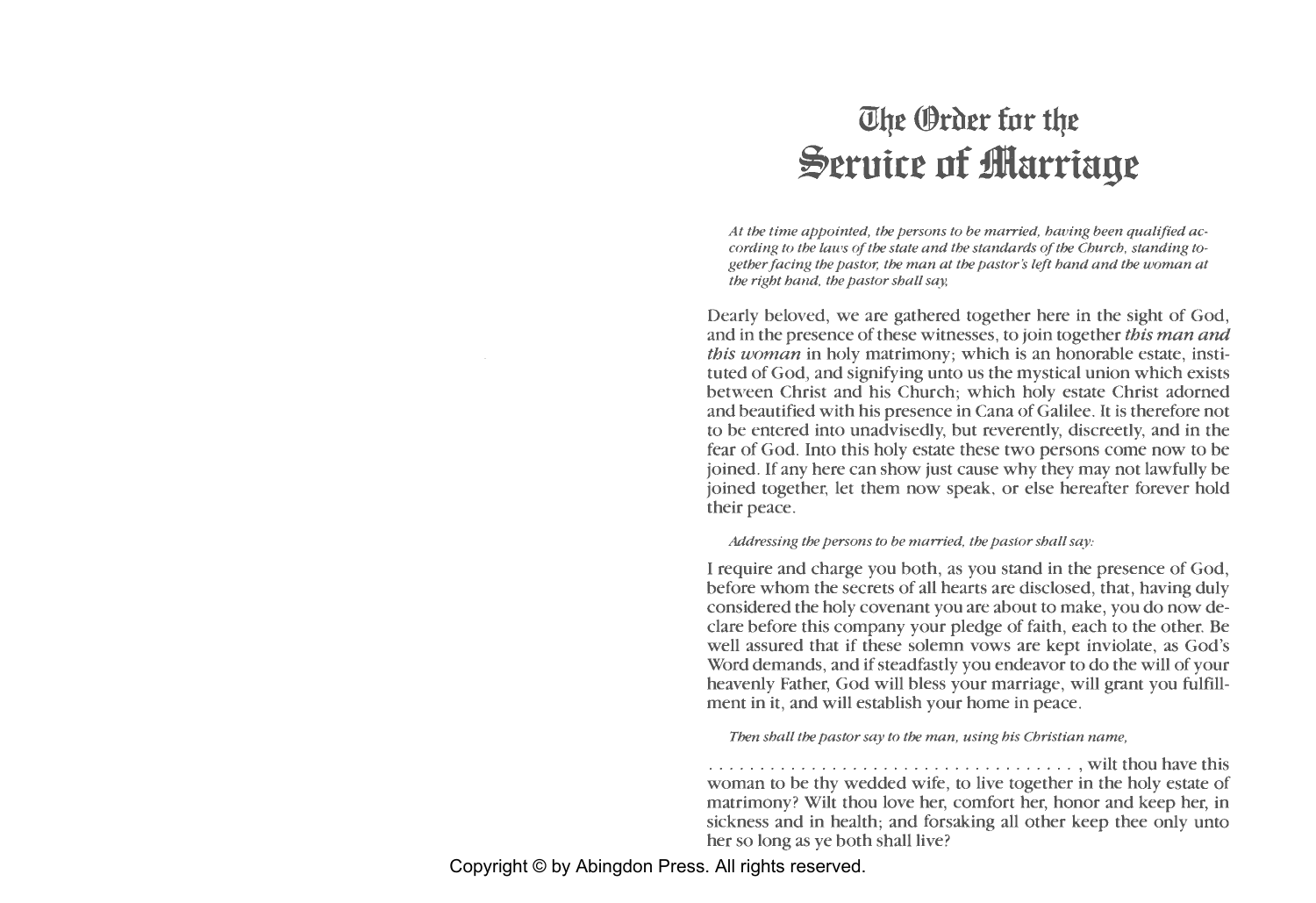#### *The man shall answer,*

## I will.

Then *shall the pastor say to the woman, using her Christian name,* 

. . . . . . . . . . . . . . . . . . . . . . . . . . . . . . . . , wilt thou have this man to be thy wedded husband, to live together in the holy estate of matrimony? Wilt thou love him, comfort him, honor and keep him, in sickness and in health; and forsaking all other keep thee only unto him so long as ye both shall live?

*The woman shall answer,* 

## I will.

Then *shall the pastor say,* 

Who giveth this woman to be married to this man?

*The father of the woman, or whoever gives her in marriage, shall answer,* 

# I do.

Then *the pastor, receiving the band of the woman from her father or other sponsor, shall cause the man with his right band to take the woman by her right band, and say after him,* 

I, .. .. ....................... . ............ , take thee,

............. . ... .................. , to be my wedded wife, to have and to hold, from this day forward, for better, for worse, for richer, for poorer, in sickness and in health, to love and to cherish, till death us do part, according to God's holy ordinance; and thereto I pledge thee my faith.

Then shall they loose their hands; and the woman, with her right hand taking *the man by his right band, shall say after the pastor,* 

I, . . . . . . . . . . . . . . . . . . . . . . . . . . . . . . . . . . . . . . . . , take thee,

................................... , to be my wedded husband, to have and to hold, from this day forward, for better, for worse, for richer, for poorer, in sickness and in health, to love and to cherish, till death us do part, according to God's holy ordinance; and thereto I pledge thee my faith.

Then *they may give to each other rings, or the man may give to the woman a ring, in this wise: the pastor taking the ring or rings, shall say,*  Amen. Copyright © by Abingdon Press. All rights reserved.

The wedding ring is the outward and visible sign of an inward and spiritual grace, signifying to all the uniting of this man and this woman in holy matrimony, through the Church of jesus Christ our Lord.

#### Then *the pastor may say,*

### Let us pray.

Bless, 0 Lord, the giving of these rings, that they who wear them may abide in thy peace, and continue in thy favor; through jesus Christ our Lord. Amen.

Or, if *there be but one ring, the pastor may say,* 

Bless, 0 Lord, the giving of this ring, that he who gives it and she who wears it may abide forever in thy peace, and continue in thy favor; through jesus Christ our Lord. Amen.

*The pastor shall then deliver the proper ring to the man to put upon the third*  finger of the woman's left hand. The man, holding the ring there, shall say *after the pastor,* 

In token and pledge of our constant faith and abiding love, with this ring I thee wed, in the name of the Father, and of the Son, and of the Holy Spirit. Amen.

*Then,* if *there is a second ring, the pastor shall deliver it to the woman to put*  upon the third finger of the man's left hand; and the woman, holding the *ring there, shall say after the pastor,* 

In token and pledge of our constant faith and abiding love, with this ring I thee wed, in the name of the Father, and of the Son, and of the Holy Spirit. Amen.

Then shall the pastor join their right hands together and, with the pastor's *band on their united bands, shall say,* 

|--|--|--|--|--|

. . . . . . . . . . . . . . . . . . . . . . . . . . . . . . . . . . . . . . . have consented

together in holy wedlock, and have witnessed the same before God and this company, and thereto have pledged their faith each to the other and have declared the same by joining hands and by giving and receiving *rings;* I pronounce that they are husband and wife together, in the name of the Father, and of the Son, and of the Holy Spirit. Those whom God hath joined together let no one put asunder.